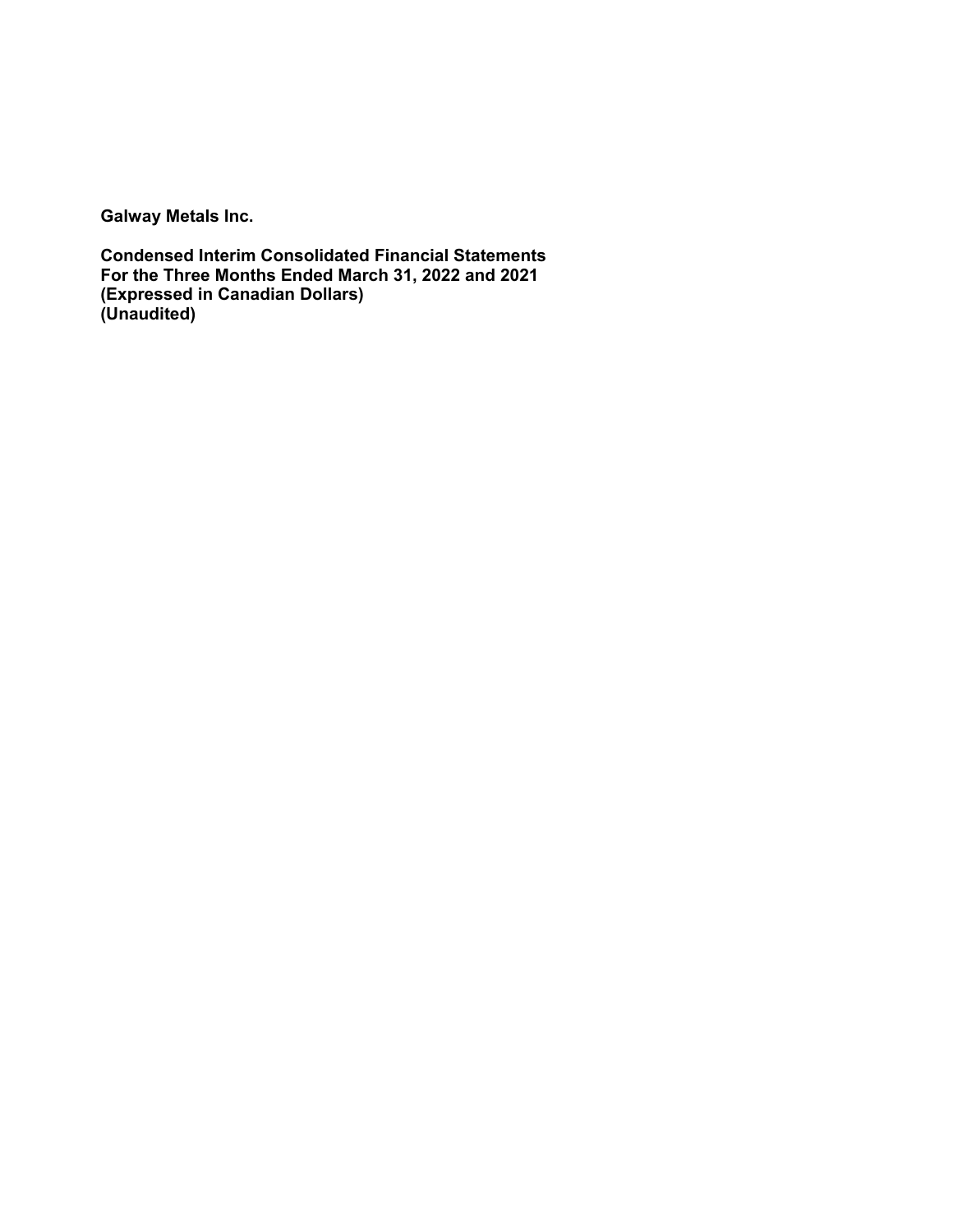# **MANAGEMENT'S RESPONSIBILITY FOR FINANCIAL REPORTING**

The accompanying unaudited condensed interim consolidated financial statements of Galway Metals Inc. (the "Company") are the responsibility of management and the Board of Directors.

The unaudited condensed interim consolidated financial statements have been prepared by management, on behalf of the Board of Directors, in accordance with the accounting policies disclosed in the notes to the unaudited condensed interim consolidated financial statements. Where necessary, management has made informed judgments and estimates in accounting for transactions which were not complete at the statement of financial position date. In the opinion of management, the unaudited condensed interim consolidated financial statements have been prepared within acceptable limits of materiality and are in accordance with International Accounting Standard 34 - Interim Financial Reporting using accounting policies consistent with International Financial Reporting Standards appropriate in the circumstances.

Management has established processes, which are in place to provide it with sufficient knowledge to support management representations that it has exercised reasonable diligence in that (i) the unaudited condensed interim consolidated financial statements do not contain any untrue statement of material fact or omit to state a material fact required to be stated or that is necessary to make a statement not misleading in light of the circumstances under which it is made, as of the date of, and for the periods presented by, the unaudited condensed interim consolidated financial statements and (ii) the unaudited condensed interim consolidated financial statements fairly present in all material respects the financial condition, results of operations and cash flows of the Company, as of the date of and for the periods presented by the unaudited condensed interim consolidated financial statements.

The Board of Directors is responsible for reviewing and approving the unaudited condensed interim consolidated financial statements together with other financial information of the Company and for ensuring that management fulfills its financial reporting responsibilities. An Audit Committee assists the Board of Directors in fulfilling this responsibility. The Audit Committee meets with management to review the financial reporting process and the unaudited condensed interim consolidated financial statements together with other financial information of the Company. The Audit Committee reports its findings to the Board of Directors for its consideration in approving the unaudited condensed interim consolidated financial statements together with other financial information of the Company for issuance to the shareholders.

Management recognizes its responsibility for conducting the Company's affairs in compliance with established financial standards, and applicable laws and regulations, and for maintaining proper standards of conduct for its activities.

# **NOTICE TO READER**

The Company's independent auditor has not performed a review of these condensed interim consolidated financial statements in accordance with standards established by the Chartered Professional Accountants of Canada for a review of condensed interim consolidated financial statements by an entity's auditor.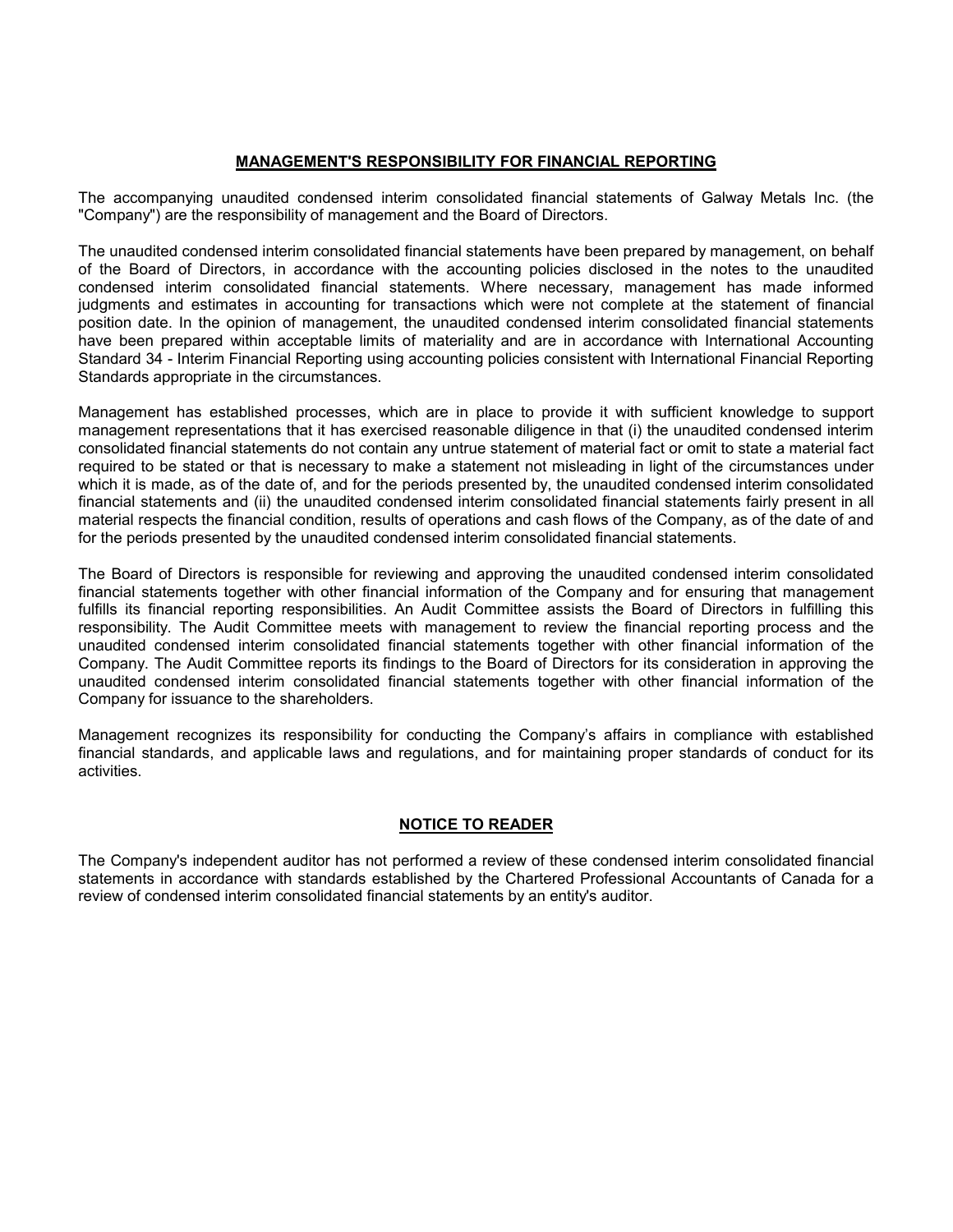# **Galway Metals Inc. Condensed Interim Consolidated Statements of Financial Position (Expressed in Canadian Dollars) (Unaudited)**

| As at                                                                                                                                                                     | March 31,<br>2022                                    |    | December 31,<br>2021                                 |
|---------------------------------------------------------------------------------------------------------------------------------------------------------------------------|------------------------------------------------------|----|------------------------------------------------------|
| Assets                                                                                                                                                                    |                                                      |    |                                                      |
| <b>Current assets</b><br>Cash and cash equivalents<br>Prepaids and deposits<br><b>HST</b> receivable                                                                      | \$<br>6,015,757<br>96,607<br>1,087,584               | \$ | 10,681,021<br>49,057<br>867,825                      |
|                                                                                                                                                                           | 7,199,948                                            |    | 11,597,903                                           |
| Non-current asset<br>Restricted cash (Note 2)<br>Resource property costs (Note 3)<br>Property and equipment (Note 4)                                                      | 7,778,312<br>1,333,285                               |    | 53,236<br>7,757,552<br>1,339,909                     |
|                                                                                                                                                                           | \$<br>16,311,545                                     | \$ | 20,748,600                                           |
| <b>Liabilities</b>                                                                                                                                                        |                                                      |    |                                                      |
| <b>Current liabilities</b><br>Accounts payable and accrued liabilities (Note 11)<br>Flow-through premium liability (Note 10)<br>Current portion of note payable (Note 12) | \$<br>2,104,117<br>73,558                            | S  | 965,449<br>3,258,690<br>72,115                       |
| Note payable (Note 12)                                                                                                                                                    | 2,177,675<br>189,955                                 |    | 4,296,254<br>186,231                                 |
|                                                                                                                                                                           | 2,367,630                                            |    | 4,482,485                                            |
| <b>Shareholders' Equity</b>                                                                                                                                               |                                                      |    |                                                      |
| Common shares (Note 5)<br><b>Contributed surplus</b><br>Accumulated other comprehensive income<br>Deficit                                                                 | 56,637,507<br>9,089,462<br>154,814<br>(51, 937, 868) |    | 56,637,507<br>9,021,237<br>156,429<br>(49, 549, 058) |
|                                                                                                                                                                           | 13,943,915                                           |    | 16,266,115                                           |
|                                                                                                                                                                           |                                                      |    |                                                      |

**Approved by the Board** *"Robert Hinchcliffe"* Director

*"Larry Strauss"* Director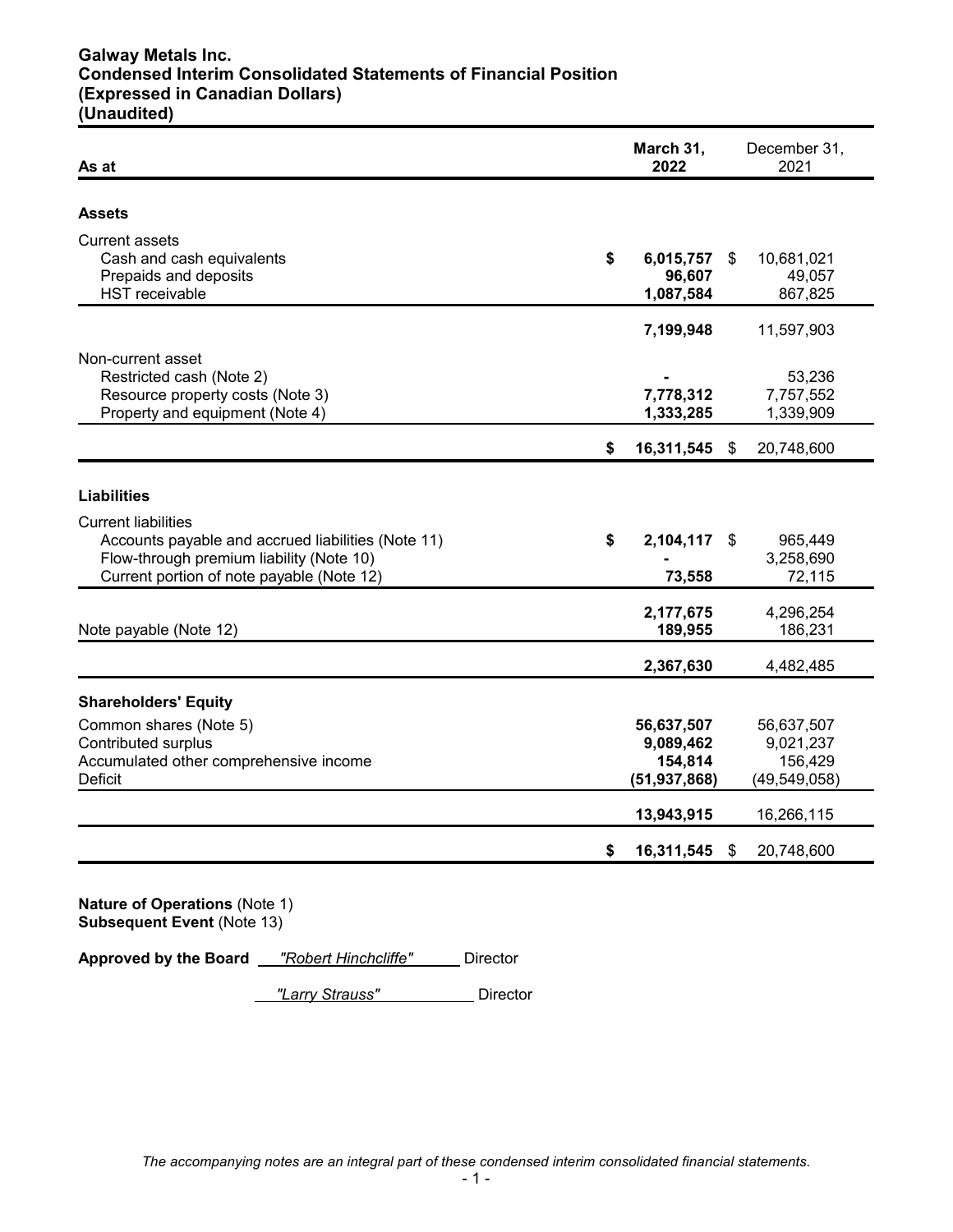# **Galway Metals Inc. Condensed Interim Consolidated Statements of Loss and Comprehensive Loss (Expressed in Canadian Dollars) (Unaudited)**

| For the Three Months Ended March 31,                                                                                                                                         | 2022                                                      | 2021                                               |
|------------------------------------------------------------------------------------------------------------------------------------------------------------------------------|-----------------------------------------------------------|----------------------------------------------------|
| <b>Expenses</b><br>Administrative expenses (Note 8)<br>Stock-based compensation (Note 6)<br>(Gain) loss on foreign exchange<br>Exploration expenses (Note 9)<br>Amortization | \$<br>571,734 \$<br>68,225<br>4,410<br>4,998,395<br>6,624 | 490,882<br>599,649<br>23,431<br>4,016,691<br>3,388 |
|                                                                                                                                                                              | 5,649,388                                                 | 5,134,041                                          |
| <b>Other Income</b><br>Interest income<br>Premium on flow-through shares (Note 10)<br><b>Net Loss</b>                                                                        | \$<br>(1,888)<br>(3, 258, 690)<br>$(2,388,810)$ \$        | (692)<br>(1,307,604)<br>(3,825,745)                |
| <b>Other Comprehensive Loss</b><br>Items that will be reclassified subsequently into income:<br>Cumulative translation adjustment                                            | \$<br>$(1,615)$ \$                                        | (28, 852)                                          |
| <b>Net Comprehensive loss</b>                                                                                                                                                | \$<br>$(2,390,425)$ \$                                    | (3,854,597)                                        |
| Loss per share - basic and diluted                                                                                                                                           | \$<br>$(0.01)$ \$                                         | (0.08)                                             |
| Weighted average number of common<br>shares outstanding - basic and diluted                                                                                                  | 178,662,601                                               | 148,671,401                                        |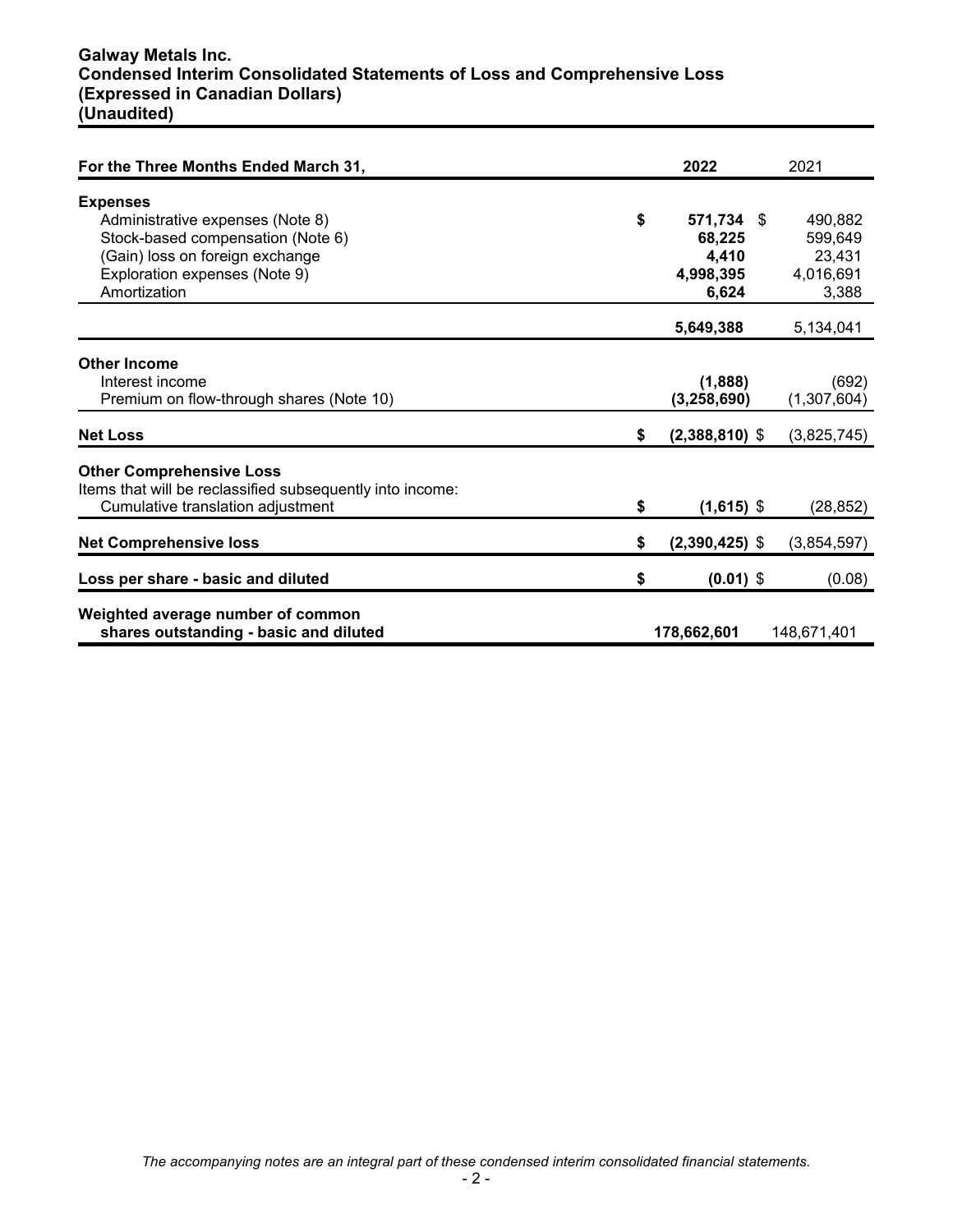# **Galway Metals Inc. Condensed Interim Consolidated Statements of Changes in Shareholders' Equity (Expressed in Canadian Dollars) (Unaudited)**

|                                                                                                                                                                                                                                                 |     | <b>Share</b><br>Capital                                              |     | <b>Contributed</b><br><b>Surplus</b> | <b>Accumulated</b><br><b>Other</b><br>Comprehensive<br>Income (Loss) |    | <b>Deficit</b>                |   | Total                                                                                         |
|-------------------------------------------------------------------------------------------------------------------------------------------------------------------------------------------------------------------------------------------------|-----|----------------------------------------------------------------------|-----|--------------------------------------|----------------------------------------------------------------------|----|-------------------------------|---|-----------------------------------------------------------------------------------------------|
| Balance, December 31, 2020<br>Cumulative translation adjustment<br>Shares issued on private placements<br>Costs of issue<br>Issuance of finders warrants<br>Flow-through share premium<br>Stock-based compensation<br>Net income for the period | \$. | 46,367,260<br>15,000,105<br>(1,078,539)<br>(380, 288)<br>(3,258,690) | \$. | 7,197,386 \$<br>380,288<br>599,649   | 188,731<br>(28, 852)<br>-                                            | S. | (33,360,399)<br>(3,825,745)   | S | 20,392,978<br>(28, 852)<br>15,000,105<br>(1,078,539)<br>(3,258,690)<br>599,649<br>(3,825,745) |
| Balance, March 31, 2021                                                                                                                                                                                                                         |     | 56,649,848                                                           |     | 8,177,323                            | 159,879                                                              |    | (37, 186, 144)                |   | 27,800,906                                                                                    |
| Balance, December 31, 2020<br>Cumulative translation adjustment<br>Stock-based compensation<br>Net loss for the period                                                                                                                          |     | 56,637,507                                                           | S   | $9,021,237$ \$<br>68,225             | 156,429<br>(1,615)                                                   |    | (49, 549, 058)<br>(2,388,810) |   | 16,266,115<br>(1,615)<br>68,225<br>(2,388,810)                                                |
| Balance, December 31, 2021                                                                                                                                                                                                                      | S   | 56,637,507                                                           | S.  | 9,089,462 \$                         | 154,814                                                              |    | (51, 937, 868)                |   | 13,943,915                                                                                    |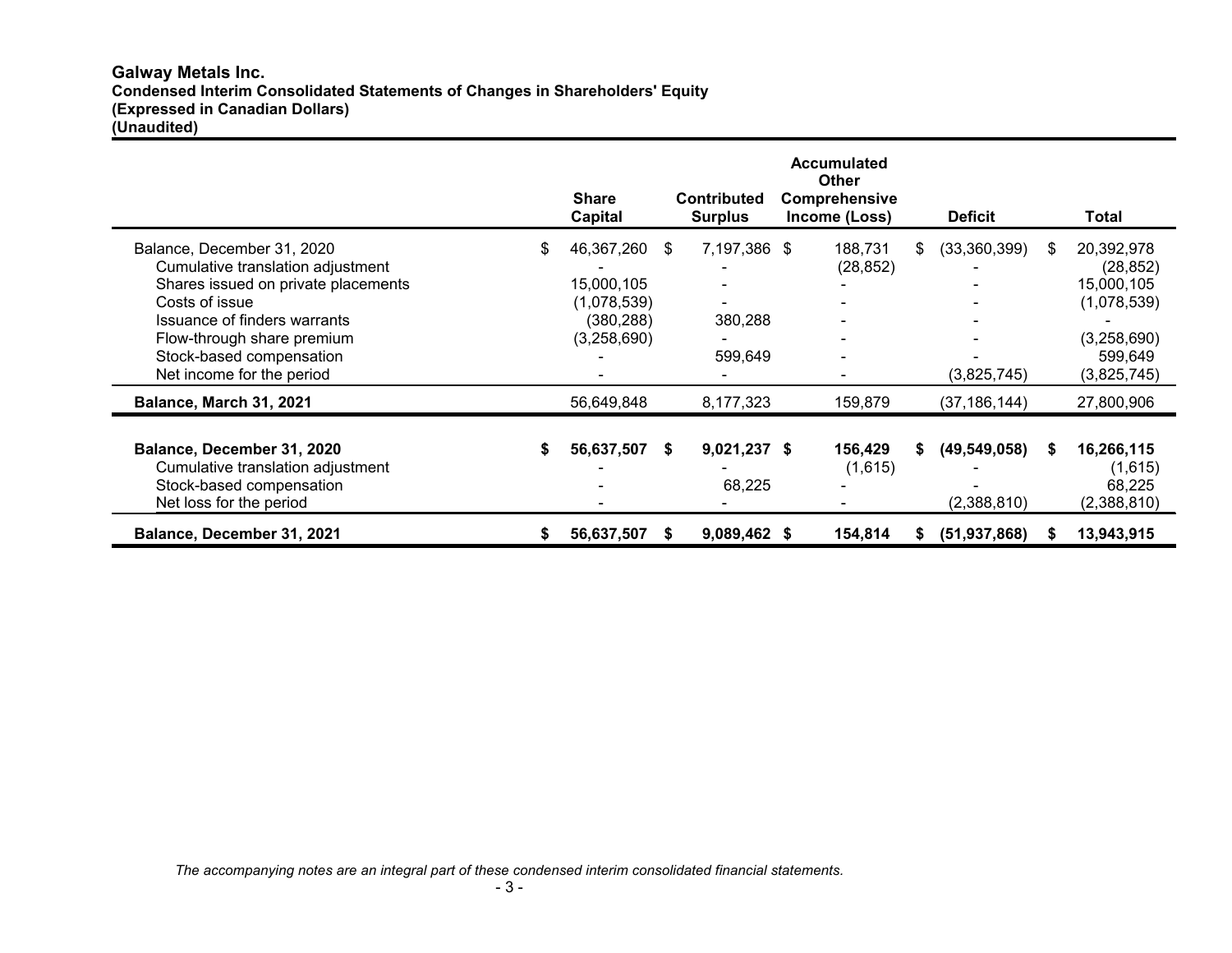| For the Three Months Ended March 31,           | 2022                   | 2021        |
|------------------------------------------------|------------------------|-------------|
| Cash provided by (used in):                    |                        |             |
| <b>Operating activities</b>                    |                        |             |
| Net loss for the period                        | \$<br>$(2,388,810)$ \$ | (3,825,745) |
| Items not affecting cash:                      |                        |             |
| Amortization                                   | 6,624                  | 3,388       |
| Share-based compensation (Note 6)              | 68,225                 | 599,649     |
| Premium on flow-through shares                 | (3, 258, 690)          | (1,307,604) |
| Accretion of note payable                      | 5,167                  |             |
| Changes in current assets and liabilities:     |                        |             |
| Prepaids and deposits                          | (47, 550)              | 6,669       |
| <b>HST</b> receivable                          | (219, 759)             | 303,229     |
| Accounts payable and accrued liabilities       | 1,138,668              | 502,315     |
|                                                | (4,696,125)            | (3,718,099) |
|                                                |                        |             |
| <b>Investing activities</b>                    |                        |             |
| Acquisition of property and equipment          |                        | (13, 159)   |
| Resource property acquisition costs            | (20, 760)              | (837)       |
| Restricted cash                                | 53,236                 |             |
|                                                | 32,476                 | (13,996)    |
|                                                |                        |             |
| <b>Financing activities</b>                    |                        |             |
| Net proceeds from issuance of shares           |                        | 19,380,423  |
| Unrealized foreign exchange (gain) loss        | (1,615)                | 6,908       |
| Net change in cash                             | (4,665,264)            | 15,655,236  |
|                                                |                        |             |
| Cash and cash equivalents, beginning of period | 10,681,021             | 6,127,939   |
| Cash and cash equivalents, end of period       | \$<br>6,015,757 \$     | 21,783,175  |
| <b>Supplementary Cash Flow Information</b>     |                        |             |
| Promissory note payble issued for property     | \$<br>\$               |             |
| Shares issued for property                     | \$<br>\$               |             |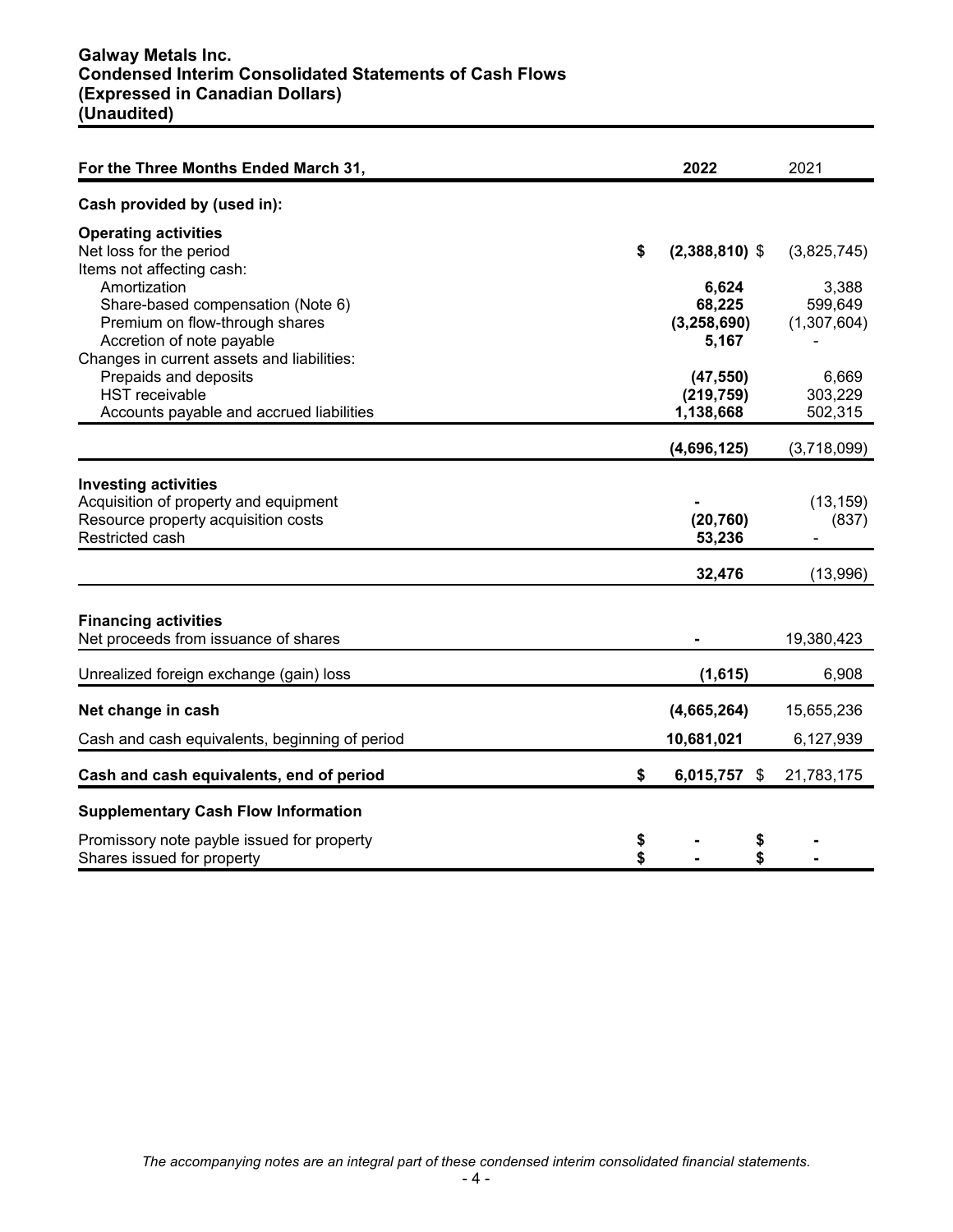#### **1. Nature of Operations**

Galway Metals Inc. ("the Company") was incorporated pursuant to the Business Corporations Act (New Brunswick) on May 9, 2012, and continued to the Province of Ontario on July 21, 2015. The Company's head office is located at 82 Richmond Street East, Toronto, Ontario, M5C 1P1.

The Company is in the process of exploring the Clarence Stream and Estrades gold and polymetallic projects, located in New Brunswick and Quebec, respectively, and has not yet determined whether its mineral properties contain mineral reserves that are economically recoverable. The continuing operations of the Company and the underlying value and recoverability of the amounts shown for mineral properties are entirely dependent upon the existence of economically recoverable mineral reserves, the ability to obtain the necessary financing to complete the exploration and development of the mineral property interests and on future profitable production or proceeds from the disposition of the mineral property interests.

The Company's common shares trade on the TSX Venture Exchange under the symbol "GWM".

# **2. Accounting Policies**

# **Statement of Compliance**

These unaudited condensed interim financial statements have been prepared in accordance with International Accounting Standard 34, Interim Financial Reporting. Accordingly, they do not include all of the information required for full annual financial statements required by IFRS as issued by IASB and interpretations issued by IFRIC. These unaudited condensed interim consolidated financial statements should be read in conjunction with the Company's audited consolidated financial statements for the year ended December 31, 2021.

These unaudited condensed interim consolidated financial statements were authorized for issuance by the Board of Directors of the Company on May 26, 2022.

#### **Basis of Presentation**

In the preparation of these unaudited condensed interim consolidated financial statements, management is required to make estimates and assumptions that affect the reported amounts of assets and liabilities, the disclosure of contingent assets and liabilities at the date of the financial statements and the reported amounts of expenses during the period. Actual results could differ from these estimates.

#### **Basis of Consolidation**

These consolidated financial statements incorporate the financial statements of the Company and its wholly owned subsidiaries, Galway Resources US Inc, and Nyak Resources Inc. All intercompany transactions, balances, income and expenses are eliminated upon consolidation.

#### **Segment Reporting**

Operating segments are reported in a manner consistent with the internal reporting provided to the chief operating decision-maker. The chief operating decision-maker, who is responsible for allocating resources and assessing performance of the operating segments, has been identified as the chief executive officer of the Company. The Company has determined that it has one operating segment, the acquisition, exploration and development of mineral resource properties in Canada.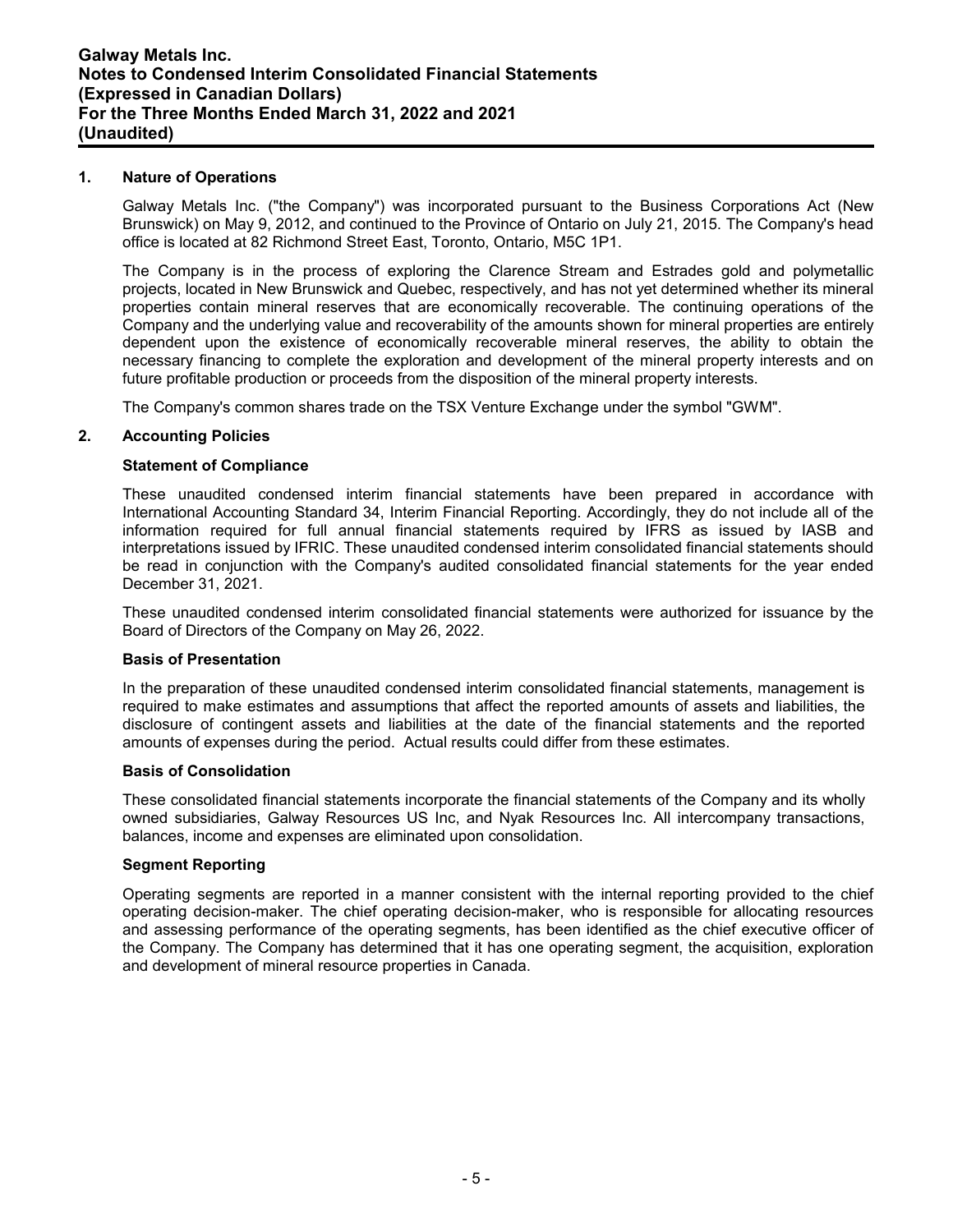# **2. Significant Accounting Policies (Continued)**

#### **Covid-19 Impact**

Due to the worldwide COVID-19 outbreak, material uncertainties may come into existence that could influence management's going concern assumption. Management cannot accurately predict the future impact COVID-19 may have on:

- Global gold prices;
- The severity and the length of potential measures taken by governments to manage the spread of the virus and their effect on labour availability and supply lines;
- Availability of essential supplies;
- Purchasing power of the Canadian dollar; and
- Ability to obtain funding

At the date of the approval of these consolidated financial statements, the Canadian government has not introduced measures which impede the activities of the Company. Management believes the business will continue and accordingly, the current situation bears no impact on management's going concern assumption. However, it is not possible to reliably estimate the length and severity of these developments and the impact on the financial results and condition of the Company in future periods.

#### **3. Resource Property Costs**

|                                                     |    | <b>Three Months</b><br>Ended<br>March 31,<br>2022 |      | Year<br>Ended<br>December 31<br>2021 |
|-----------------------------------------------------|----|---------------------------------------------------|------|--------------------------------------|
| Clarence Stream Project, New Brunswick, Canada      |    |                                                   |      |                                      |
| Balance, beginning of period<br>Acquisition costs   | \$ | 5,908,590<br>12,130                               | \$   | 5,244,893<br>663,697                 |
| Balance, end of period                              |    | 5,920,720                                         | S    | 5,908,590                            |
| Estrades Project, Quebec, Canada                    |    |                                                   |      |                                      |
| Balance, beginning of period<br>Acquisition costs   | \$ | 1,848,962<br>8,630                                | - \$ | 1,819,977<br>28,985                  |
| Balance, end of period                              | S  | 1,857,592                                         | S    | 1,848,962                            |
| <b>Total Resource Property Costs, End of Period</b> | 5  | 7,778,312                                         | S    | 7,757,552                            |

#### i) Clarence Stream Project, New Brunswick, Canada

On August 3, 2016 Galway entered into an Option Agreement to acquire a 100% undivided interest in Wolfden Resources Corporation's Clarence Stream property in south-western New Brunswick, Canada. In conjunction with this acquisition, Galway acquired Jubilee Gold Exploration Ltd.'s Birneys Lake property, which is adjacent on the south side of Wolfden's Clarence Stream property, and the Company staked a significant number of additional claims both to the east and west of Clarence Stream.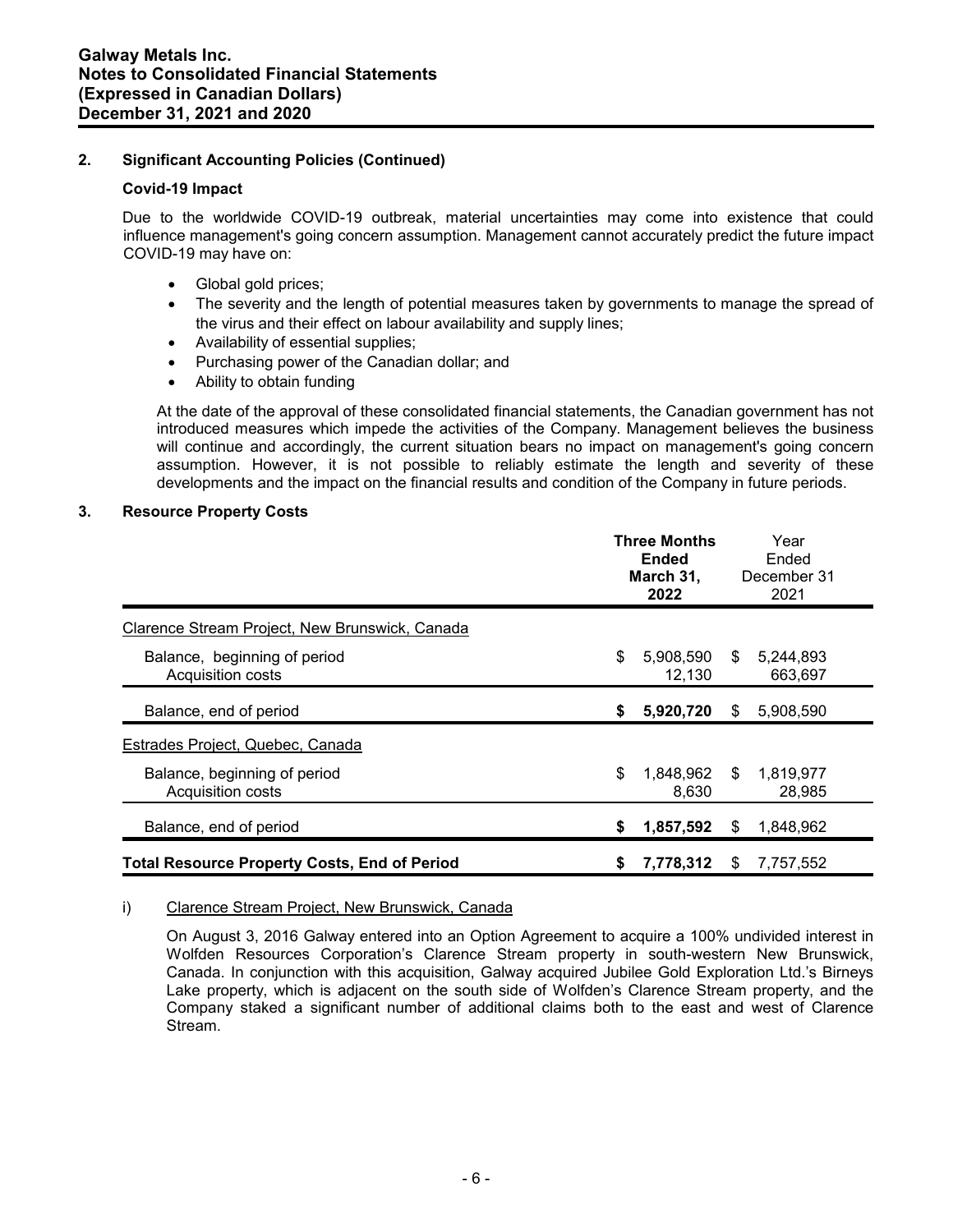#### **3. Resource Property Costs (Continued)**

#### i) Clarence Stream Project, New Brunswick, Canada (Continued)

Cash payments for the initial Clarence Stream acquisitions will be \$3.5 million over three years plus 1% Net Smelter Return (NSR) royalties on portions of the project, with Galway retaining rights to acquire most of the NSR's. Galway has completed cash payments of \$2.75 million of the \$3.5 million total.

- Jubilee: Galway acquired the Birneys Lake project at Clarence Stream for \$200,000 (paid) plus a 1% NSR royalty with a buyback option for half (0.5%) at any time for \$500,000.
- Globex: Subsequent to the original acquisition on August 3, 2016, Galway Acquired 100% of the Lower Tower Hill Property from Globex Mining Enterprises for 260,000 shares plus a 2.5% Gross Metal Royalty on those claims.
- Wolfden: Galway has the option to acquire 100% of Wolfden's interest in the Clarence Stream property by making the following payments:
	- \$750,000 upon closing (2016 paid)
	- $$750,000$  upon the first anniversary of closing (2017 paid)
	- \$1.0 million upon the second anniversary of closing (paid July 10, 2018)
	- $$750,000$  upon the third anniversary of closing (paid July 2019)
	- 1% NSR royalty with a full buyback option at any time for \$2.0 million.

On July 21, 2020, the Company closed an agreement dated July 15, 2020 with an arm's length third party royalty holder to buy back a two percent (2.0%) net smelter returns royalty (the "Royalty") on the Wolfden option covering certain mineral claims at the Company's Clarence Stream property in southwest New Brunswick. The mineral claims fully cover the South, North and George Murphy Zones, the gap area between the George Murphy and Richard Zones, and potential extensions to these zones and other prospective targets.

The original option agreement allowed only for buyback of one percent (1.0%) of the royalty for \$500,000 for each 0.5%. Galway was able to negotiate with the royalty holder to purchase the royalty in its entirety. Under terms of the Agreement, Galway Metals will pay a total purchase price of \$3,000,000 in six equal annual instalments of \$500,000, with each partial payment representing the purchase of one-sixth (1/6) of the Royalty. Pursuant to the Agreement, on closing Galway issued 434,783 common shares (ascribed a fair value of \$500,000 on the date of issuance) in the capital of the Company to the royalty holder, which represented the first Partial Payment. Each subsequent \$500,000 partial payment shall be paid as follows: (i) \$125,000 in cash; and, (ii) the remaining \$375,000, at the sole election of the Company, shall be paid either in cash, through the issuance of shares or a combination thereof as shall equal \$375,000 with the shares valued at a deemed price equal to the higher of: (A) the closing price of the Shares on the TSX Venture Exchange ("TSXV") on the day that is two (2) business days prior to the date of the respective share issuance, and (B) the lowest price of shares that shall be acceptable to the TSXV. The shares will be subject to the statutory hold periods of four months and one day. In July 2021, the Company settled the second installment through a cash payment of \$500,000.

On July 27, 2020, Galway entered into an agreement with an arm's length third party royalty holder to buy back a one percent (1.0%) net smelter returns royalty. This was a separate royalty and is in addition to the royalty purchase noted above. The mineral claims subject to the royalty cover the Jubilee Zone, parts of the Richard Zone and other prospective properties. Under terms of the agreement, the Company paid a total purchase price of \$580,000 comprised of a cash payment of \$100,000 and 400,000 common shares (ascribed a fair value of \$620,000 on the date of issuance).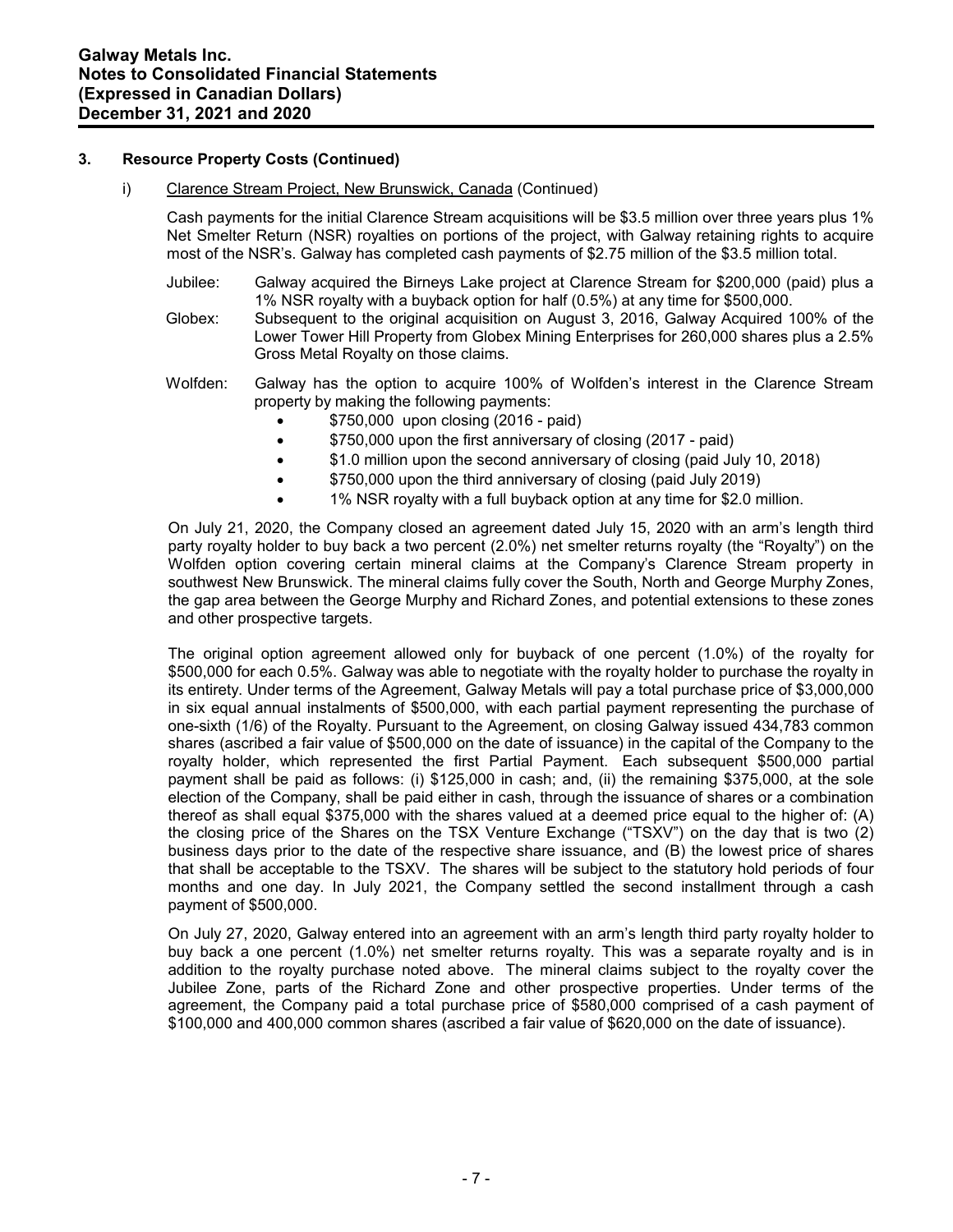# **3. Resource Property Costs (Continued)**

#### i) Clarence Stream Project, New Brunswick, Canada (Continued)

On August 25, 2020, the Company optioned 5 claim groups consisting of a total of 79 claim units. The Company is required to pay the vendor an aggregate of \$500,000, divided in seven (7) equal installments of \$71,429. The first payment was made upon the approval of the TSX Venture Exchange ("TSXV"), with each subsequent payment occurring on or before the anniversary of this agreement for the following six years. The first payment shall, and at the sole election of the Company, each subsequent payment may be paid either in cash, or 80% in cash and 20% in Galway shares. As such, each payment will be comprised of \$57,143 in cash and \$14,286 worth of Galway shares or in cash, with the Galway shares valued at a deemed price equal to the higher of: (A) the closing price of the Galway shares on the TSXV on the day that is two (2) business days prior to the date of the respective share issuance, and (B) the lowest price of Galway shares that shall be acceptable to the TSXV. The Galway shares will be subject to the statutory hold periods of four months and one day. For the first share issuance, a total of 9,524 Galway shares were issued, and were ascribed a fair value of \$12,476 on the date of issuance.

#### ii) Estrades Project, Quebec, Canada

On August 18, 2016, Galway acquired an undivided 100% ownership interest in the former producing, Estrades mine, related Newiska concessions, and adjacent Casa Berardi claims in western Quebec, Canada.

In order to consolidate the Estrades, Newiska and Casa Berardi claim blocks, Galway completed deals with Mistango River Resources Inc., CR Capital Corporation, First Quantum Minerals Ltd., Globex Mining Enterprises Inc. and a private company, plus the Company staked additional claims. Galway Staked additional claims along the Estrades and Newiska felsic rhyolite horizons. Subsequent to the original acquisition on August 18, 2016, Galway acquired 34 claims adjacent to its Estrades, Newiska and Casa Berardi concessions from GREG Exploration, Inc. for \$34,000.

Cash payment for all the properties Galway acquired, including the Estrades, Newiska and Casa Berardi claims, was \$1.35 million. In addition, Galway issued 800,000 units, valued at \$0.25, with each unit comprised of a share and a three-year warrant exercisable at \$0.52. The 800,000 common share component was valued at \$122,297 and the warrant component was valued at \$77,703 using the Black-Scholes pricing model and applying the relative fair value allocation to the share and warrant components. The following assumptions were used in the Black-Scholes model for initial warrant valuation: a risk-free rate of 0.57%, an expected life of 3 years, an expected volatility of 102.46% and an expected dividend yield of 0%. The Company has also agreed to issue three royalties on portions of the properties.

| Mistango River Resources:      | Cash payment of \$700,000 (2016 - paid), plus a 1% NSR royalty on<br>portions of three claims. This royalty has a buyout option at any<br>time for \$1 million. On May 8, 2019, Galway purchased the 1%<br>NSR royalty for \$75,000.                                                                     |
|--------------------------------|----------------------------------------------------------------------------------------------------------------------------------------------------------------------------------------------------------------------------------------------------------------------------------------------------------|
| CR Capital:                    | Cash payment of \$150,000 (2016 - paid) on CR Capital's property<br>in which it held an approximate 64.6% interest.                                                                                                                                                                                      |
| <b>First Quantum Minerals:</b> | No cash or share payment. First Quantum exchanged its<br>approximate 35.4% minority interest in CR Capital's property for a<br>2% NSR royalty. There is no buyout option on this royalty. First<br>Quantum's share of the CR Capital property hosts a portion of the<br>East Zone and the Newiska Block. |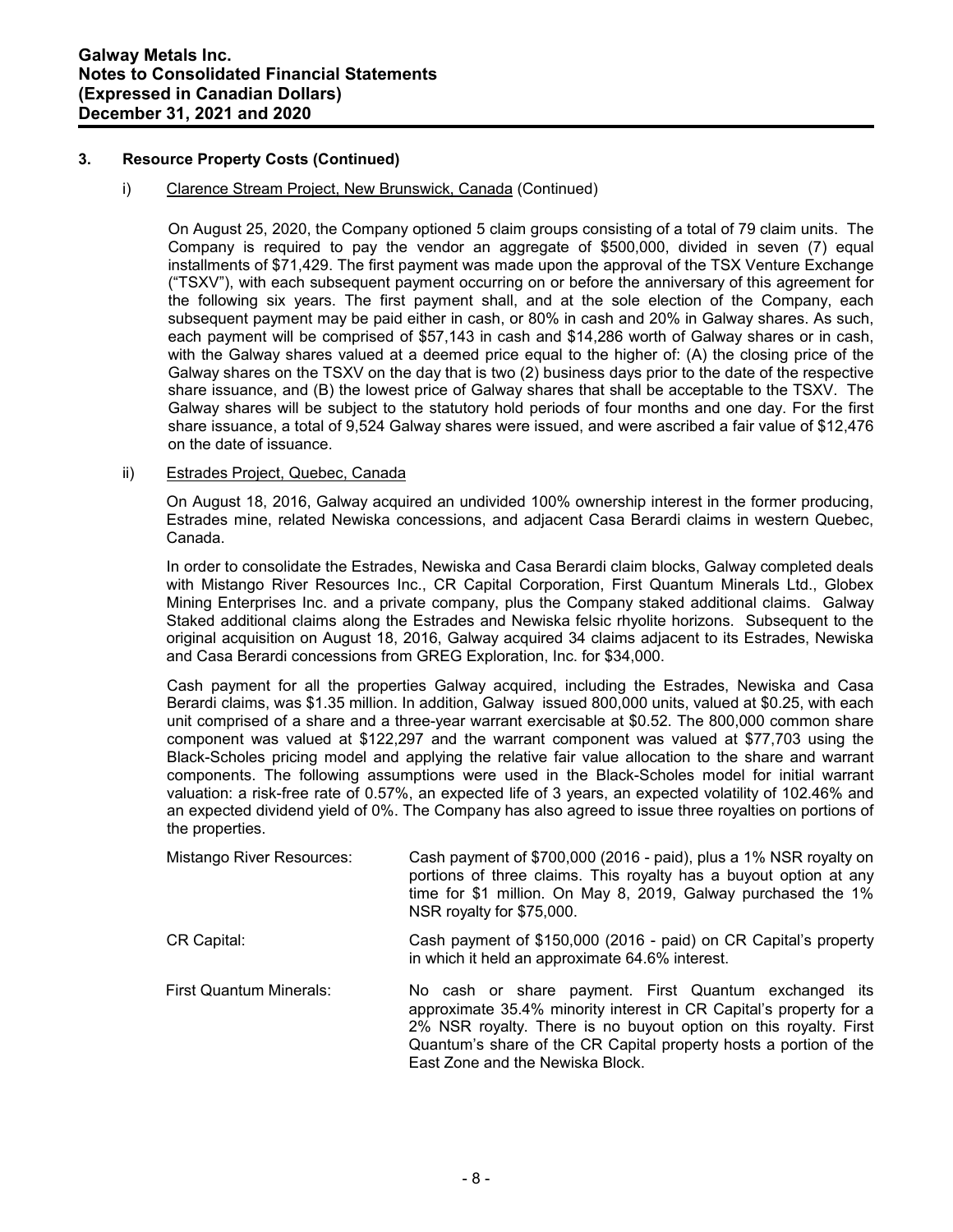# **3. Resource Property Costs (Continued)**

ii) Estrades Project (Continued)

| Private Company:           | \$300,000 (2016 - paid) cash and 800,000 units as described above,<br>subject to regulatory approval. The private company held rights to<br>all historic data on the Estrades property. |
|----------------------------|-----------------------------------------------------------------------------------------------------------------------------------------------------------------------------------------|
| Globex Mining Enterprises: | \$200,000 (2016 - paid) cash and a 1% Gross Metal Royalty (similar<br>to an NSR royalty). There is no buyout option on this royalty.                                                    |

- Greg Exploration: Subsequent to the original acquisition on August 18, 2016, Galway acquired 34 claims adjacent to its Estrades, Newiska and Casa Berardi concessions from GREG Exploration, Inc. for \$34,000.
- Radisson Mining: Subsequent to the original acquisition on August 18, 2016, Galway acquired 14 additional claims adjacent to its Estrades and Newiska concessions from Radisson Mining Resources Inc. for 150,000 shares (ascribed a fair value of \$42,000) plus 75,000 share purchase warrants exercisable during a two-year period from February 5, 2018 at \$0.50 per warrant.

There are pre-existing NSR royalties of 2.0% on portions of Mistango's and Globex's Casa Berardi claims. On Globex's claims, 1.5% of the 2.0% royalty can be purchased at any time for \$1.5 mm.

On February 5, 2018, the Company acquired 14 additional claims adjacent to its Estrades polymetallic VMS property located in the northern Abitibi of western Quebec. The claims were purchased from Radisson Mining Resources Inc. for 150,000 (ascribed a fair value of \$42,000) shares plus 75,000 share purchase warrants exercisable during a two-year period from the day of closing at \$0.50 per warrant.

The fair value of the 75,000 warrants issued was \$8,483 as calculated using the Black-Scholes option pricing model with the following assumptions: a 24 months expected average life; share price of \$0.28; 102.67% expected volatility; risk free interest rate of 1.82%; and an expected dividend yield of 0%. Volatility is calculated based on the changes in historical stock prices over the expected life of the warrants.

On May 8, 2019, Galway purchased the 1% NSR royalty from Mistango River Resources for \$75,000. Original terms included a cash payment of \$700,000, plus a 1% NSR royalty on portions of three claims with a buyout option at any time for \$1 million.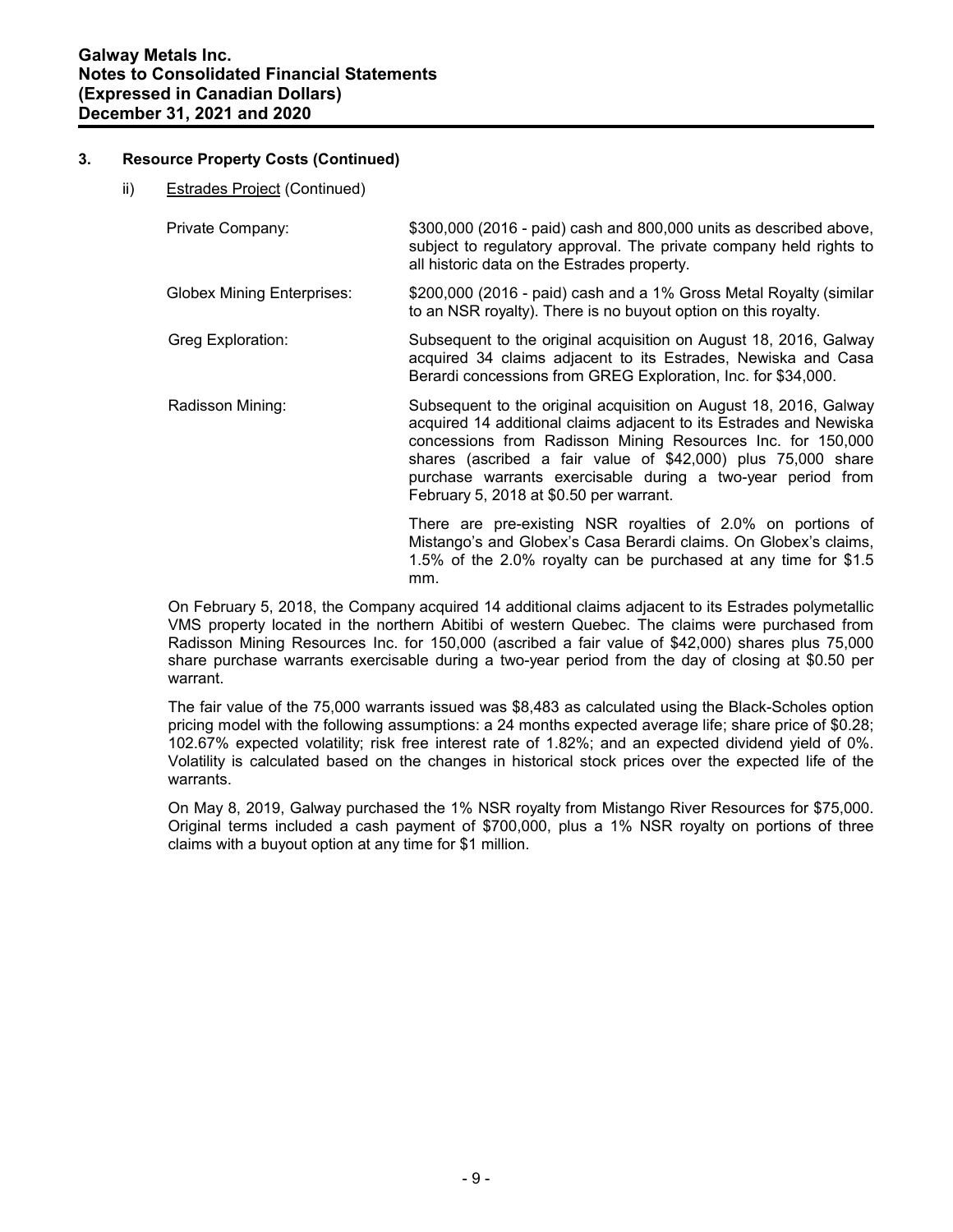# **Galway Metals Inc. Notes to Consolidated Financial Statements (Expressed in Canadian Dollars) December 31, 2021 and 2020**

# **4. Property and Equipment**

| Cost                                       | Land                       | <b>Building</b>               | <b>Vehicle</b>         | <b>Total</b>               |
|--------------------------------------------|----------------------------|-------------------------------|------------------------|----------------------------|
| Balance, December 31, 2020<br>Additions    | \$<br>350,821<br>773,665   | \$<br>202,117                 | \$<br>15,356<br>13,159 | \$<br>568,294<br>786,824   |
| Balance, December 31, 2021<br>Additions    | \$1,124,486                | \$<br>202,117                 | \$<br>28,515           | \$1,355,118                |
| Balance, March 31, 2022                    | \$1,124,486                | 202,117<br>\$                 | 28,515<br>\$           | \$1,355,118                |
| <b>Accumulated Depreciation</b>            |                            |                               |                        |                            |
| Balance, December 31, 2020<br>Depreciation | \$                         | \$<br>2,021<br>8,186          | \$<br>768<br>4,234     | \$<br>2,789<br>12,420      |
| Balance, December 31, 2021<br>Depreciation | \$                         | \$<br>10,207<br>1,921         | \$<br>5,002<br>4,703   | \$<br>15,209<br>6,624      |
| Balance, March 31, 2022                    | \$                         | \$<br>12,128                  | \$<br>9,705            | \$<br>21,833               |
| <b>Carrying Value</b>                      |                            |                               |                        |                            |
| At December 31, 2021<br>At March 31, 2022  | \$1,124,486<br>\$1,124,486 | 191,910<br>\$<br>189,989<br>S | 23,513<br>\$<br>18,810 | \$1,339,909<br>\$1,333,285 |

# **5. Share Capital**

Authorized: Unlimited number of common shares

Unlimited number of preferred shares issuable in series, the terms of which may be fixed by the Board of Directors before the issuance thereof

Common shares issued:

|                                               | Number of<br><b>Shares</b> | Amount       |
|-----------------------------------------------|----------------------------|--------------|
| Balance, December 31, 2020                    | 167,480,301                | \$46,367,260 |
| Shares issued on private placement            | 11,182,300                 | 15,000,105   |
| Costs of issue                                | ۰                          | (1,078,539)  |
| Issuance of finders warrants                  | $\overline{\phantom{a}}$   | (380, 288)   |
| Flow-through share premium                    |                            | (3,258,690)  |
| Balance, March 31, 2021                       | 178,662,601                | \$56,649,848 |
|                                               |                            |              |
| Balance, December 31, 2021 and March 31, 2022 | 178,662,601                | \$56,637,507 |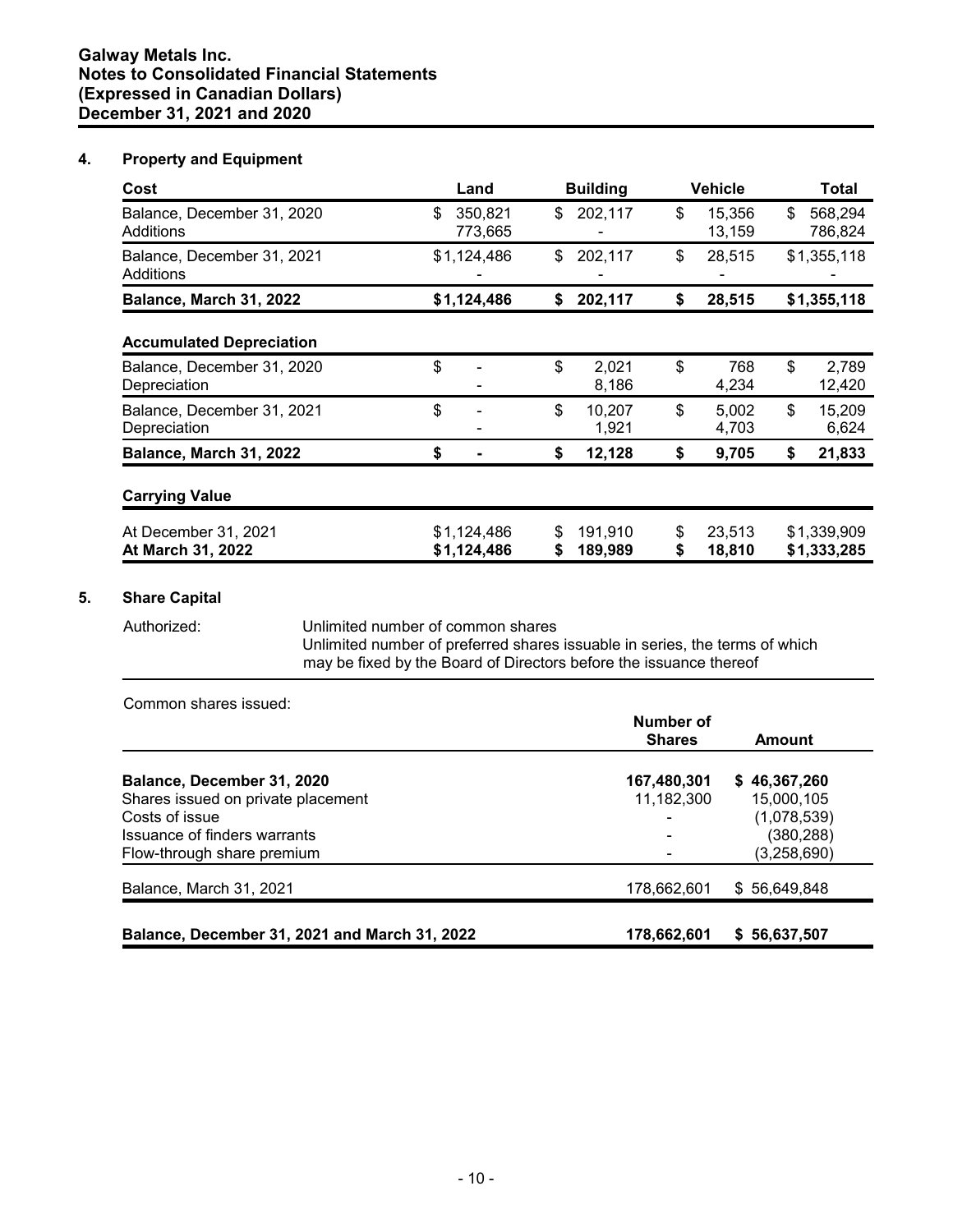# **6. Stock Options**

The following table reflects the continuity of stock options for the three months ended March 31, 2022 and 2021.

|                            | Number of<br><b>Stock Options</b> | <b>Weighted Average</b><br><b>Exercise Price</b> |  |
|----------------------------|-----------------------------------|--------------------------------------------------|--|
| Balance, December 31, 2020 | 15,535,000                        | \$0.49                                           |  |
| Granted                    | 170.000                           | \$1.13                                           |  |
| Balance, March 31, 2021    | 15,705,000                        | \$0.49                                           |  |
| Balance, December 31, 2021 |                                   |                                                  |  |
| and March 31, 2022         | 15,120,000                        | \$0.53                                           |  |

The following table reflects the stock options outstanding as at March 31, 2022:

| <b>Expiry Date</b> | <b>Exercise</b><br><b>Price</b> | Weighted<br>Average<br>Life<br>Remaining | <b>Options</b><br>Outstanding | <b>Black-Scholes</b><br><b>Value</b> |
|--------------------|---------------------------------|------------------------------------------|-------------------------------|--------------------------------------|
| December 4, 2023   | 0.10<br>\$                      | 1.68 years                               | 3,260,000                     | \$<br>416,216                        |
| September 21, 2026 | \$<br>0.51                      | 4.48 years                               | 1,205,000                     | 594,781                              |
| April 24, 2027     | \$<br>0.28                      | 5.06 years                               | 385,000                       | 99,215                               |
| November 16, 2027  | \$<br>0.35                      | 5.63 years                               | 820,000                       | 225,165                              |
| June 13, 2028      | \$<br>0.23                      | 6.20 years                               | 500,000                       | 104,550                              |
| October 10, 2028   | \$<br>0.16                      | 6.53 years                               | 250,000                       | 36,275                               |
| November 5, 2028   | \$<br>0.175                     | 6.60 years                               | 800,000                       | 126,880                              |
| August 21, 2029    | \$<br>0.330                     | 7.39 years                               | 510,000                       | 190,008                              |
| September 27, 2029 | \$<br>0.330                     | 7.50 years                               | 120,000                       | 33,948                               |
| May 21, 2030       | \$<br>0.420                     | 8.14 years                               | 1,300,000                     | 492,570                              |
| January 21, 2030   | \$<br>0.320                     | 7.81 years                               | 1,150,000                     | 308,775                              |
| January 27, 2030   | \$<br>0.300                     | 7.83 years                               | 520,000                       | 171,840                              |
| February 18, 2030  | \$<br>0.330                     | 7.89 years                               | 250,000                       | 77,400                               |
| November 12, 2030  | \$<br>1.220                     | 8.62 years                               | 930,000                       | 1,161,678                            |
| November 16, 2030  | \$<br>1.280                     | 8.62 years                               | 2,575,000                     | 3,151,800                            |
| February 2, 2031   | \$<br>1.160                     | 8.85 years                               | 150,000                       | 162,540                              |
| March 30, 2031     | \$<br>0.940                     | 9.00 years                               | 20,000                        | 17,794                               |
| June 2, 2031       | \$<br>0.990                     | 9.17 years                               | 300,000                       | 262,271                              |
| September 30, 2031 | 0.620<br>\$                     | 9.50 years                               | 75,000                        | 42,228                               |
|                    | \$<br>0.53                      | 6.16 years                               | 15,120,000                    | 7,675,934<br>\$                      |

Of the 15,120,000 options outstanding as at December 31, 2021, 13,037,500 were exercisable.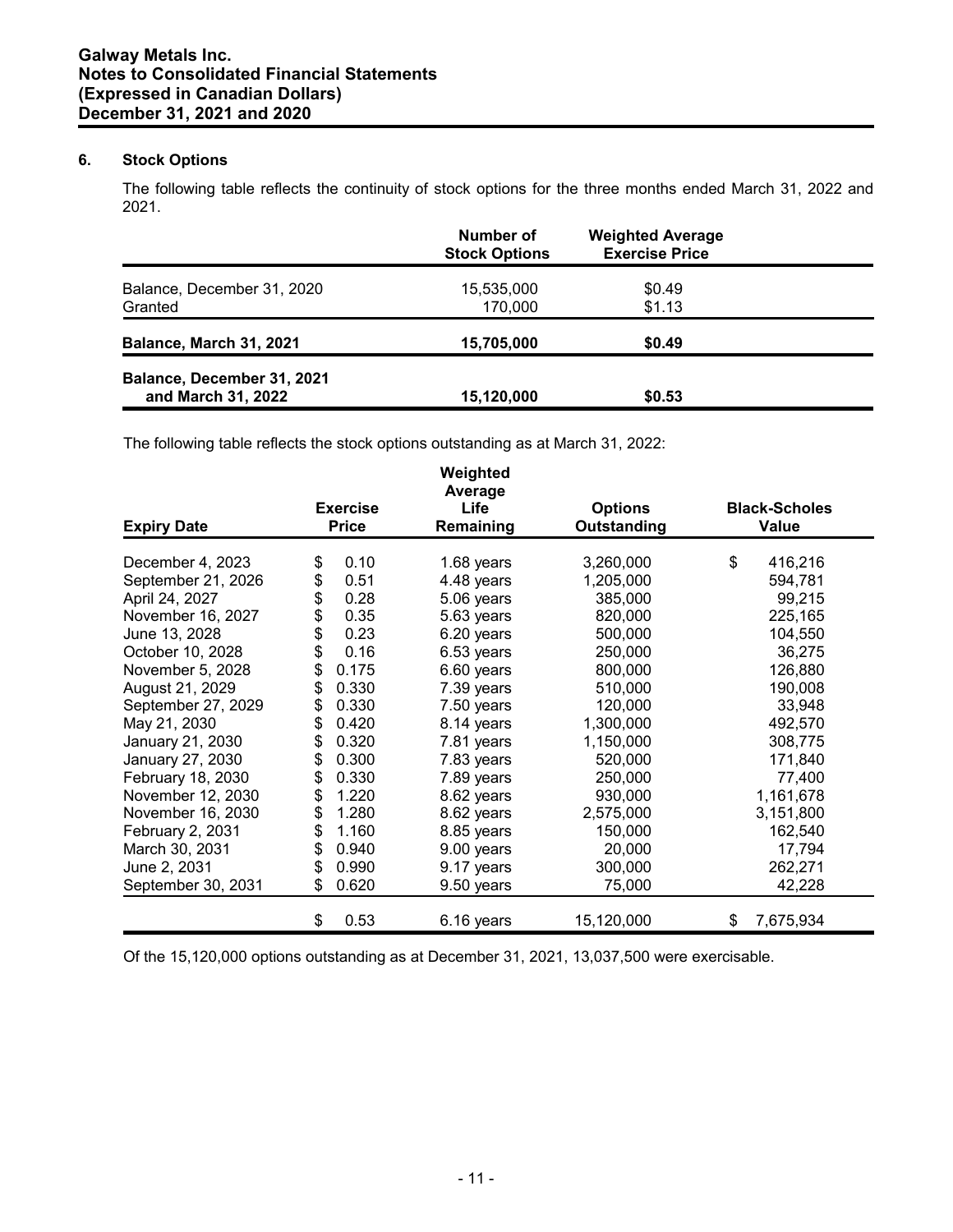# **7. Warrants**

The following table reflects the continuity of warrants for the three months ended March 31, 2022 and 2021:

|                                                  | Number of<br><b>Warrants</b> | <b>Weighted Average</b><br><b>Exercise Price</b> |  |
|--------------------------------------------------|------------------------------|--------------------------------------------------|--|
| Balance, December 31, 2020<br>and March 31, 2021 | 1,512,658                    | \$0.44                                           |  |
| Balance, December 31, 2021<br>and March 31, 2022 | 2,183,596                    | \$ 0.63                                          |  |

The following table reflects the warrants outstanding as at March 31, 2022:

| <b>Expiry Date</b>                   | <b>Exercise</b><br><b>Price</b> |      | Weighted<br>Average<br>Life<br>Remaining | <b>Warrants</b><br>Outstanding | <b>Black-Scholes</b><br>Value |           |
|--------------------------------------|---------------------------------|------|------------------------------------------|--------------------------------|-------------------------------|-----------|
| June 25, 2022                        | \$                              | 0.44 | $0.23$ years                             | 1,512,658                      | \$                            | 642.426   |
| March 25, 2023                       | \$                              | 1.05 | 0.98 years                               | 670,938                        | \$                            | 380,288   |
|                                      | \$                              | 0.63 | 0.46 years                               | 2,183,596                      | S                             | 1,022,714 |
| <b>Administrative Expenses</b>       |                                 |      |                                          |                                |                               |           |
| For the Three Months Ended March 31, |                                 |      |                                          |                                | 2022                          | 2021      |

| Salaries and benefits | \$<br>212,357 \$      | 115.216 |
|-----------------------|-----------------------|---------|
| Office and general    | 65.407                | 86,456  |
| Public company costs  | 109,851               | 123,329 |
| Insurance             | 48,655                | 13,430  |
| Professional fees     | 119,689               | 142,105 |
| Travel expense        | 15,775                | 10,346  |
|                       | \$<br>571,734<br>- \$ | 490,882 |
|                       |                       |         |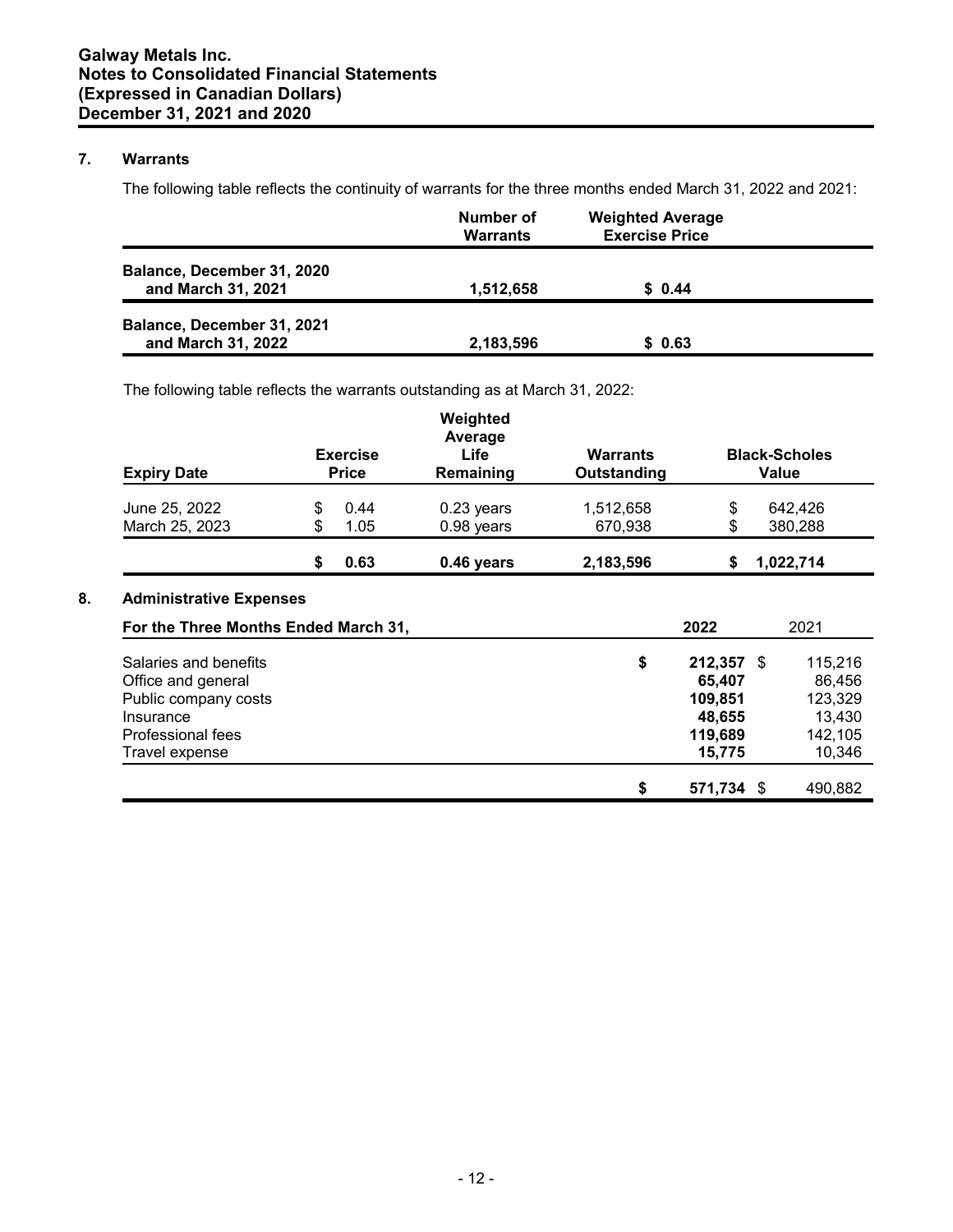# **Galway Metals Inc. Notes to Consolidated Financial Statements (Expressed in Canadian Dollars) December 31, 2021 and 2020**

# **9. Exploration Expenditures**

# **Estrades Project**

| For the Three Months Ended March 31,                                                                            | 2022                                                                              | 2021                                                                               |
|-----------------------------------------------------------------------------------------------------------------|-----------------------------------------------------------------------------------|------------------------------------------------------------------------------------|
| <b>Drilling</b><br>Survey<br>Geological<br>Assays<br>Camp Support<br>Field supplies<br>Transportation<br>Travel | \$<br>2,211,476 \$<br>218,537<br>29,366<br>30,142<br>11,050<br>11,145<br>163      | 1,261,471<br>26,639<br>113,891<br>23,515<br>31,632<br>3,177<br>20,912<br>5,230     |
|                                                                                                                 | \$<br>2,511,879<br>\$                                                             | 1,486,467                                                                          |
| <b>Clarence Stream Project</b><br>For the Three Months Ended March 31,                                          | 2022                                                                              | 2021                                                                               |
| Geological<br><b>Drilling</b><br>Assays<br>Survey<br>Travel<br>Camp support<br>Transportation<br>Field supplies | \$<br>537,683 \$<br>1,220,182<br>520,239<br>58,559<br>100,075<br>37,401<br>12,377 | 508,819<br>1,419,201<br>343,699<br>112,859<br>52,897<br>30,218<br>52,075<br>10,456 |
|                                                                                                                 | \$<br>2,486,516 \$                                                                | 2,530,224                                                                          |

# **10. Flow-through Premium Liability**

(i) The Flow-Through Common Shares issued in the brokered private placement completed on March 25, 2021 were issued at a premium to the market price in recognition of the tax benefits accruing to subscribers. The flow-through premium was calculated to be \$3,258,690. During the three months ended March 31, 2022, the Company satisfied its \$11,352,086 flow-through expenditure commitment by incurring eligible expenditures and as a result the flow-through premium was reduced to \$nil.

**Total Exploration Expenses \$ 4,998,395** \$ 4,016,691